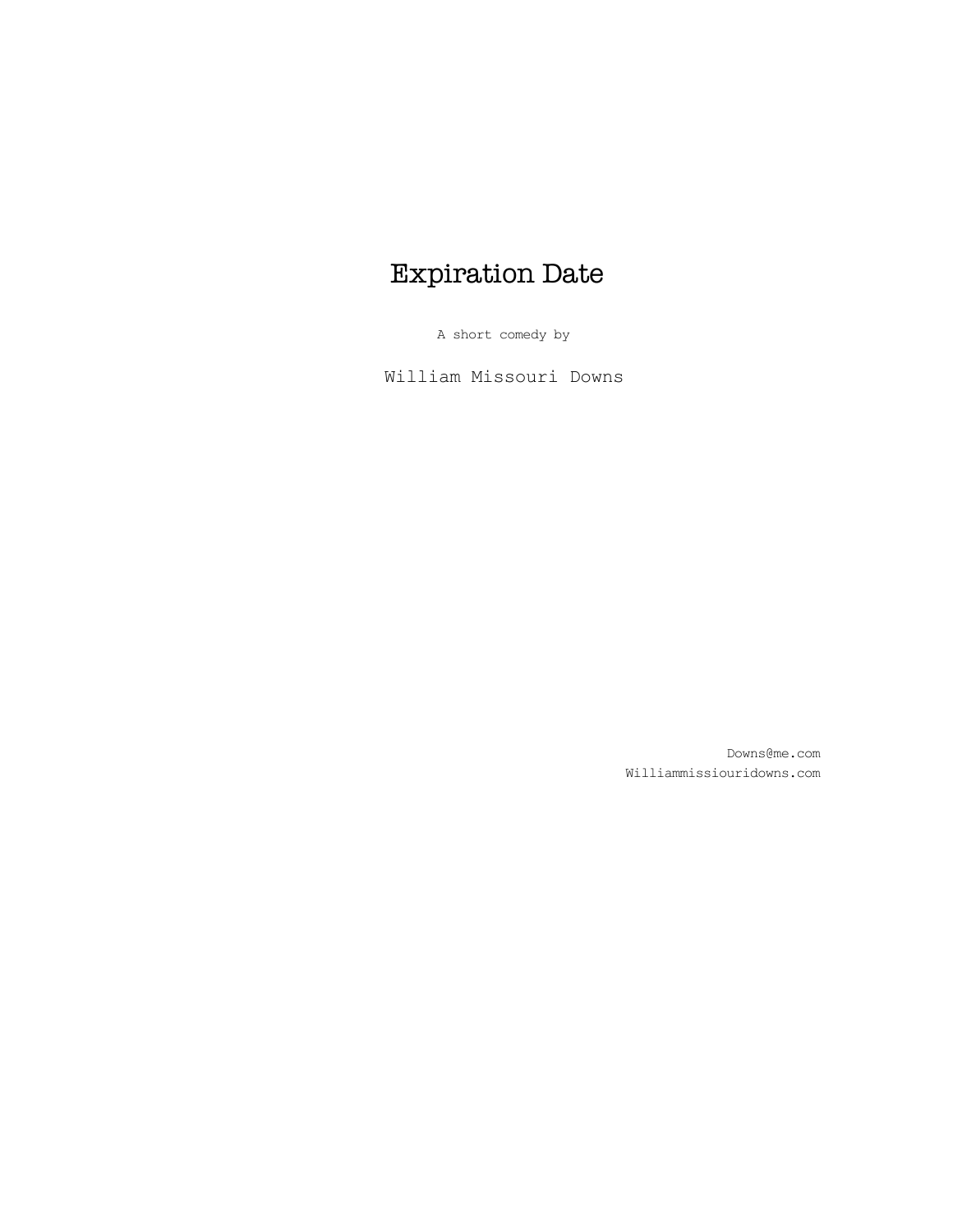# **CAST OF CHARACTER**

Allen & Diane

*(A young couple in love)*

# **SETTING**

A table at a sidewalk cafe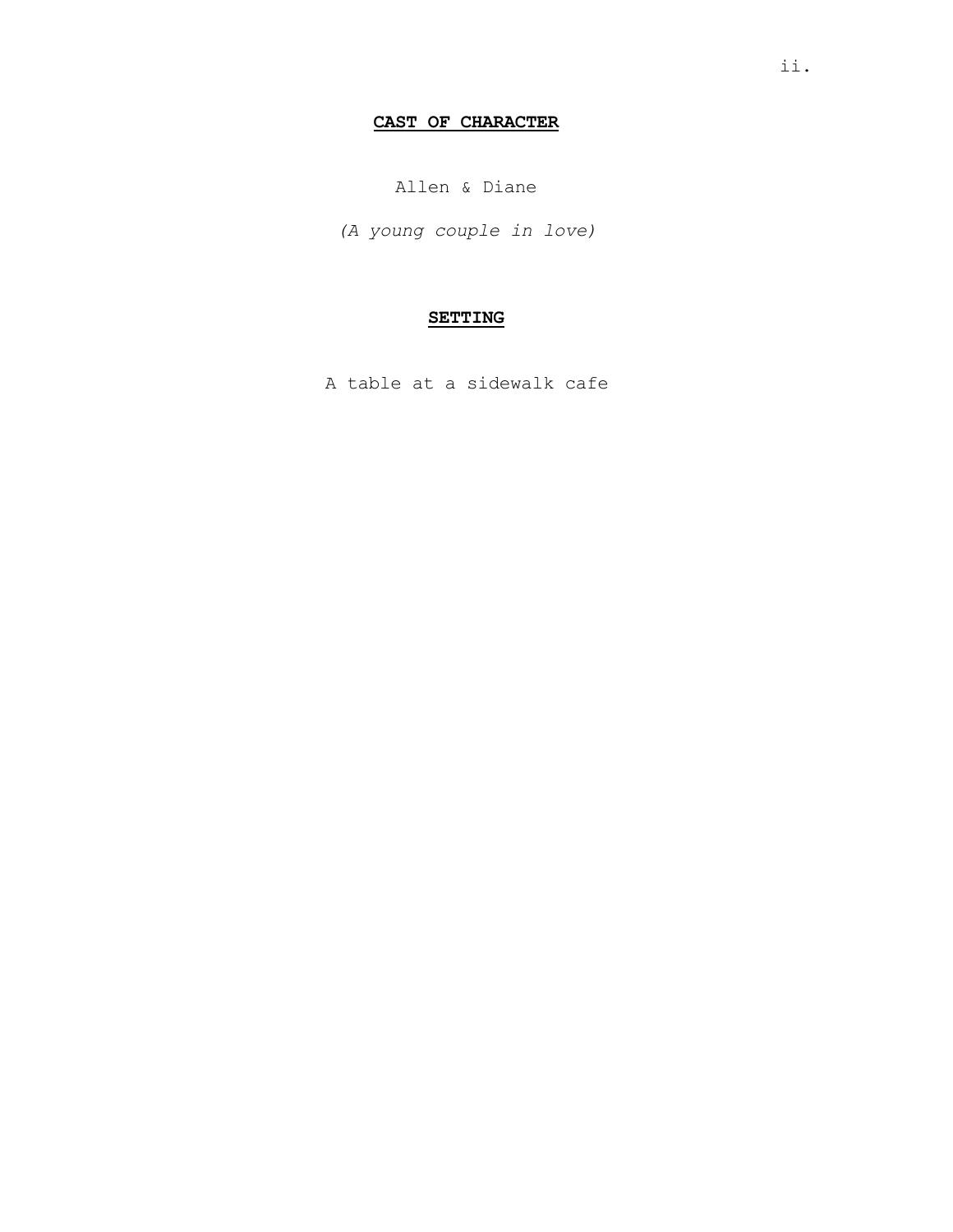# Expiration Date

*(Lights up on ALLEN and DIANE, a young couple in love. They've just finished a romantic dinner at a sidewalk café.)*

ALLEN

*(Paying the bill)*

That was delicious.

# DIANE

Sure was.

# ALLEN

...So, what shall we do next?

#### DIANE

What if we pick up a New York Times, go to my place and watch a baseball movie.

## ALLEN

Really?

# DIANE

Yes. Come on.

*(She starts to get up.)*

# ALLEN

*(Amazed)* Wait. Do you realize what just happened?

## DIANE

No.

ALLEN Just now, right here at this little Italian sidewalk café in SoHo, we became... a couple.

# DIANE

*(Dawning on her)*

My God, you're right.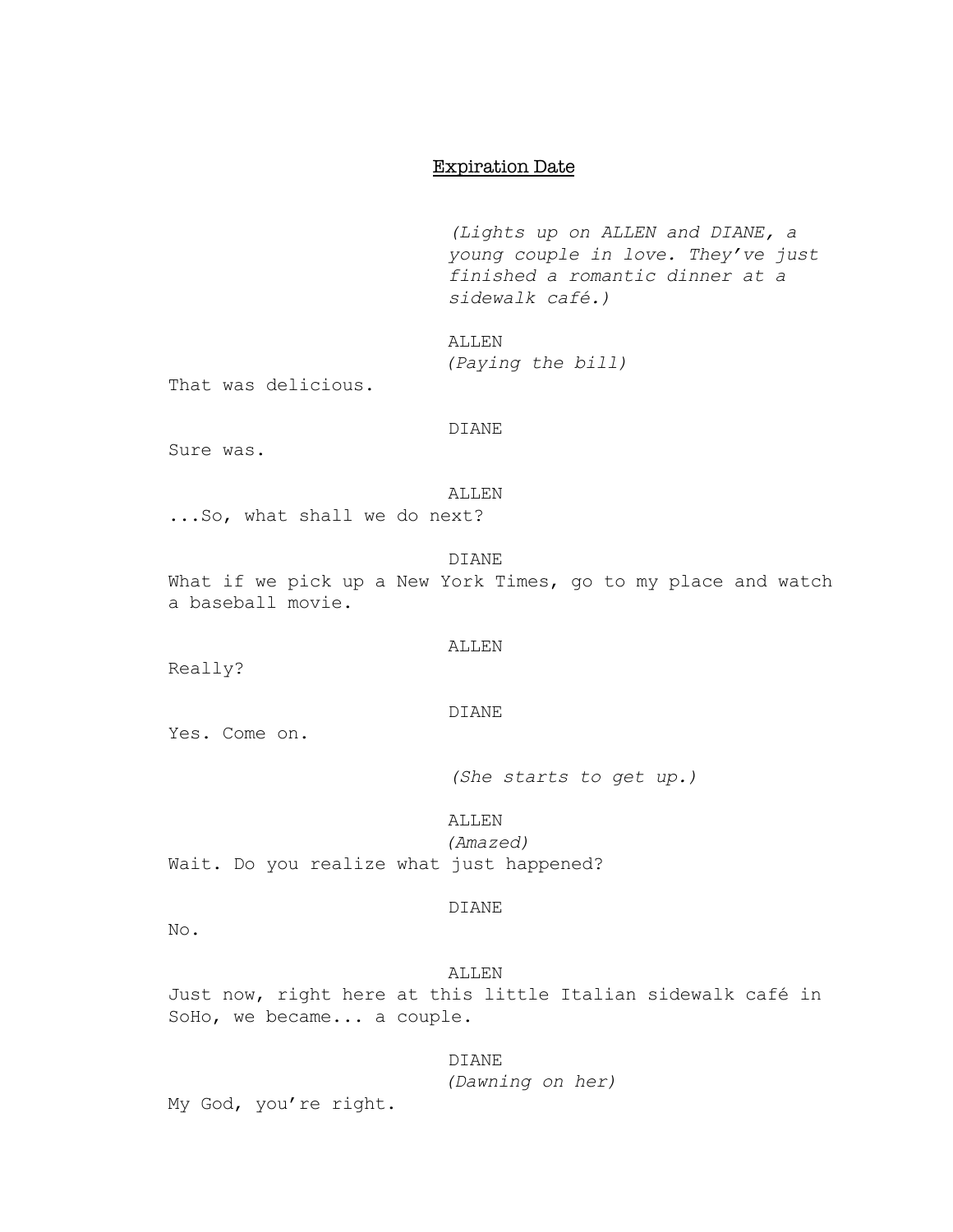#### ALLEN

A minute ago we were just two people on their fourth date. But now we're...

# DIANE

*(Amazed)*

Like, official.

ALLEN

For the first time in my life, I got it right. On our first Match-dot-com-meet-and-greet//

DIANE

We played it cool.

#### ALLEN

On our second date//

### DIANE

We both swiped right.

#### ALLEN

And on our third date//

# DIANE

We screwed like bunnies on crack. Just like you're supposed to.

## ALLEN

And then, just now, when you said...

# DIANE

"What if we pick up a New York Times, go to my place and watch a baseball movie."

#### ALLEN

It seemed so... so...

## DIANE

Natural.

#### ALLEN

And if it works out//

#### DIANE

Which I'm sure it will//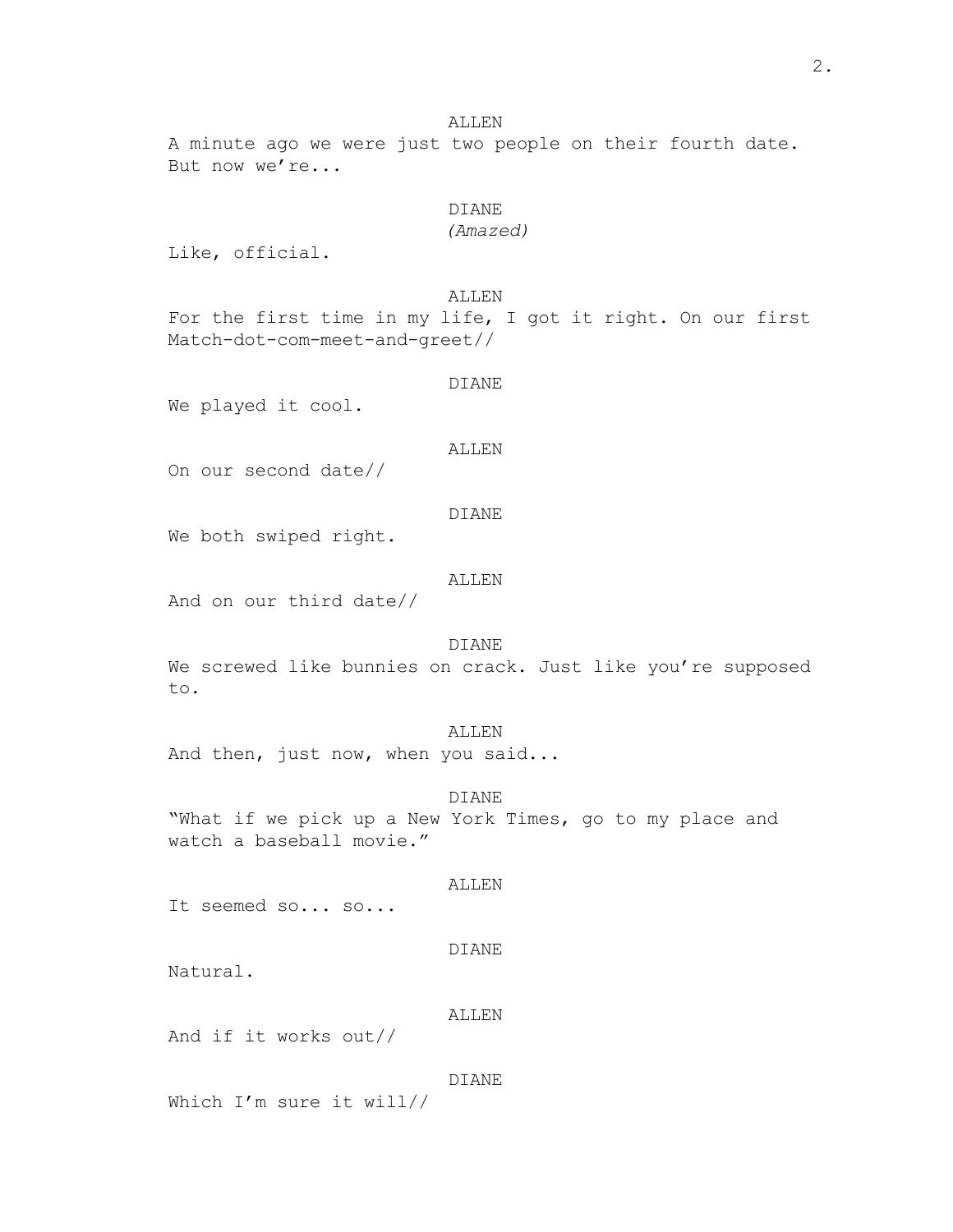ALLEN Tomorrow we'll announce on Facebook and Instagram//

# DIANE That we're a couple// ALLEN And move in together// DIANE And start eating off each other's plates// ALLEN And start// DIANE Finishing each other's sentences. ALLEN And have long conversations// DIANE About breaking up// ALLEN And... Wait, what? DIANE

Huh?

## ALLEN

What did you say?

#### DIANE

Me? I was just following your train of thought.

# ALLEN

No, you said something different.

#### DIANE

We'll announce that we're a couple.

# ALLEN

And start eating off each other's plates - But you said something else.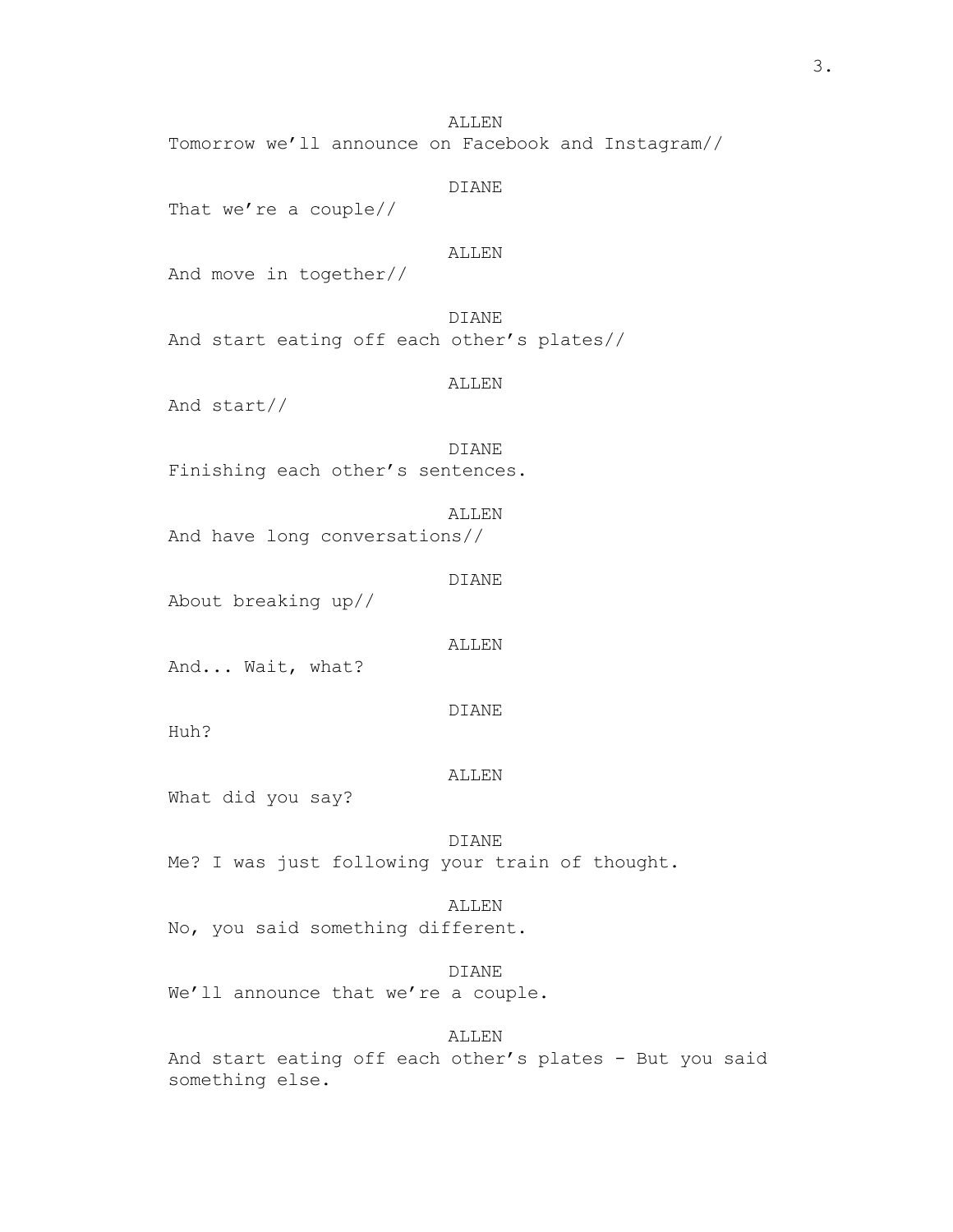Oh, we'll break up.

# ALLEN

What?

# DIANE

Oh darling, if we're going to be honest with each other, we have to admit that at some point 'we' will come to an end.

#### ALLEN

We will?

## DIANE

Yes. We'll break up or go through a messy divorce, if not, one of us will drop dead or shoot the other.

ALLEN

...Diane, this is kind of a romantic moment.

DIANE

*(Tender)*

It sure is.

ALLEN And if it's all right I'd rather not talk about//

#### DIANE

Death?

#### ALLEN

Or divorce or//

#### DIANE

Dismemberment?

#### *ALLEN*

My god, why did you say that?

#### DIANE

You mentioned death and divorce - the next logical step would be dismemberment. They all start with Ds.

ALLEN

*(Getting frustrated)* I'm trying to say that I love you.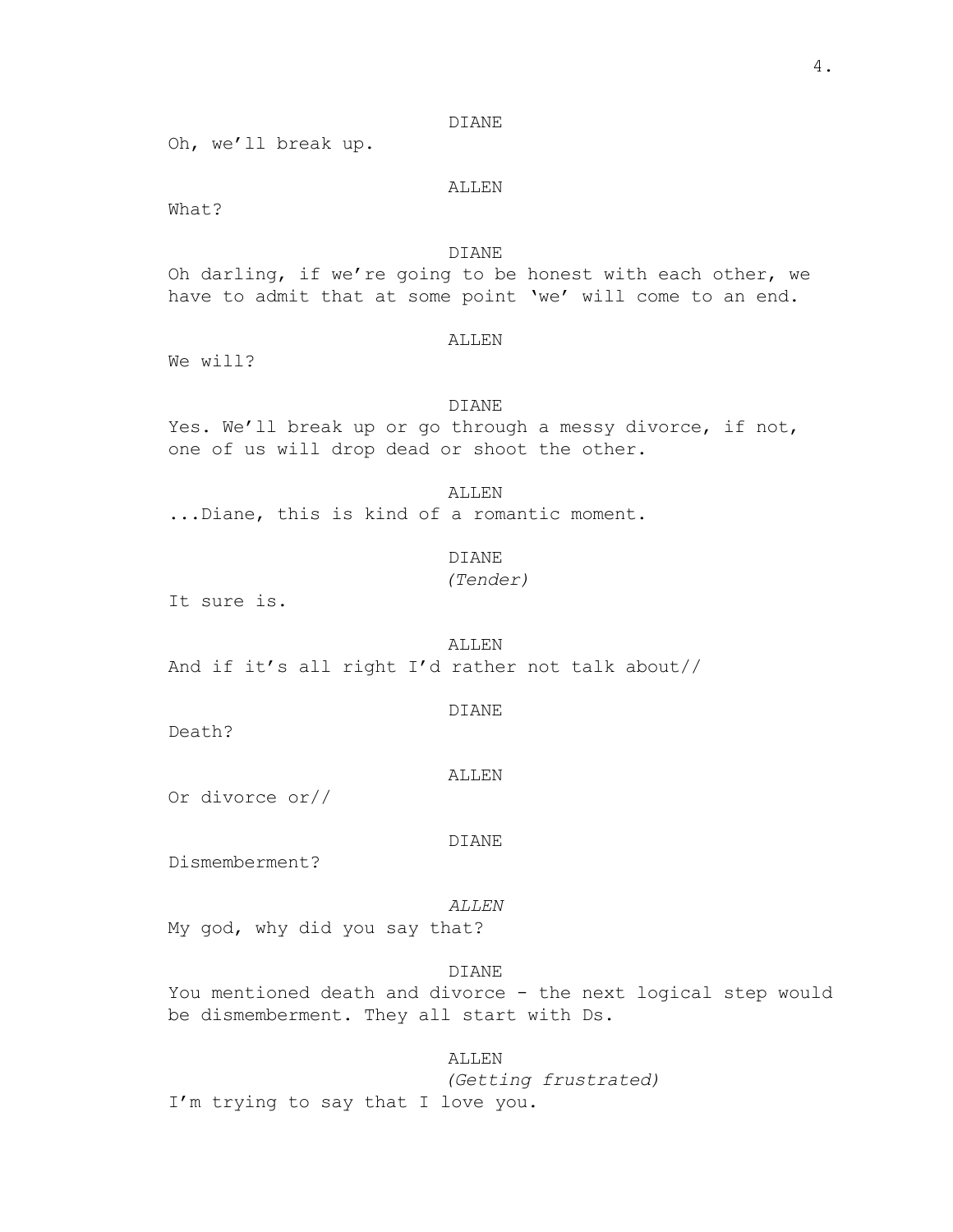DIANE And I love you too. So let's set a date.

> ALLEN *(Confused)*

...To get married?

# DIANE

No, to end it.

#### ALLEN

Why?

#### DIANE

*(Optimistic)*

Darling, this is the most wonderful moment of my life. I finally met a great guy who's a Mets fan, who - unlike most Mets fans - knows how to put the toilet seat down, so let's set an expiration date. How about one year from today?

#### ALLEN

You give 'us' only twelve months? Your expectations are that low?

# DIANE

The key to happiness is to set really low expectations. *(Kindly)* That's what I did when I met you.

#### **ALLEN**

Excuse me?

## DIANE

I've had numerous relationships that I thought would last and I was always disappointed. But with you I set my expectations nice and low and was pleasantly surprised.

#### ALLEN

*(Hurt)*

How low did you set them?

## DIANE

Did it ever occur to you how unnecessary we are in the grand scheme of things?

## ALLEN

Don't change the subject, how low did you set them?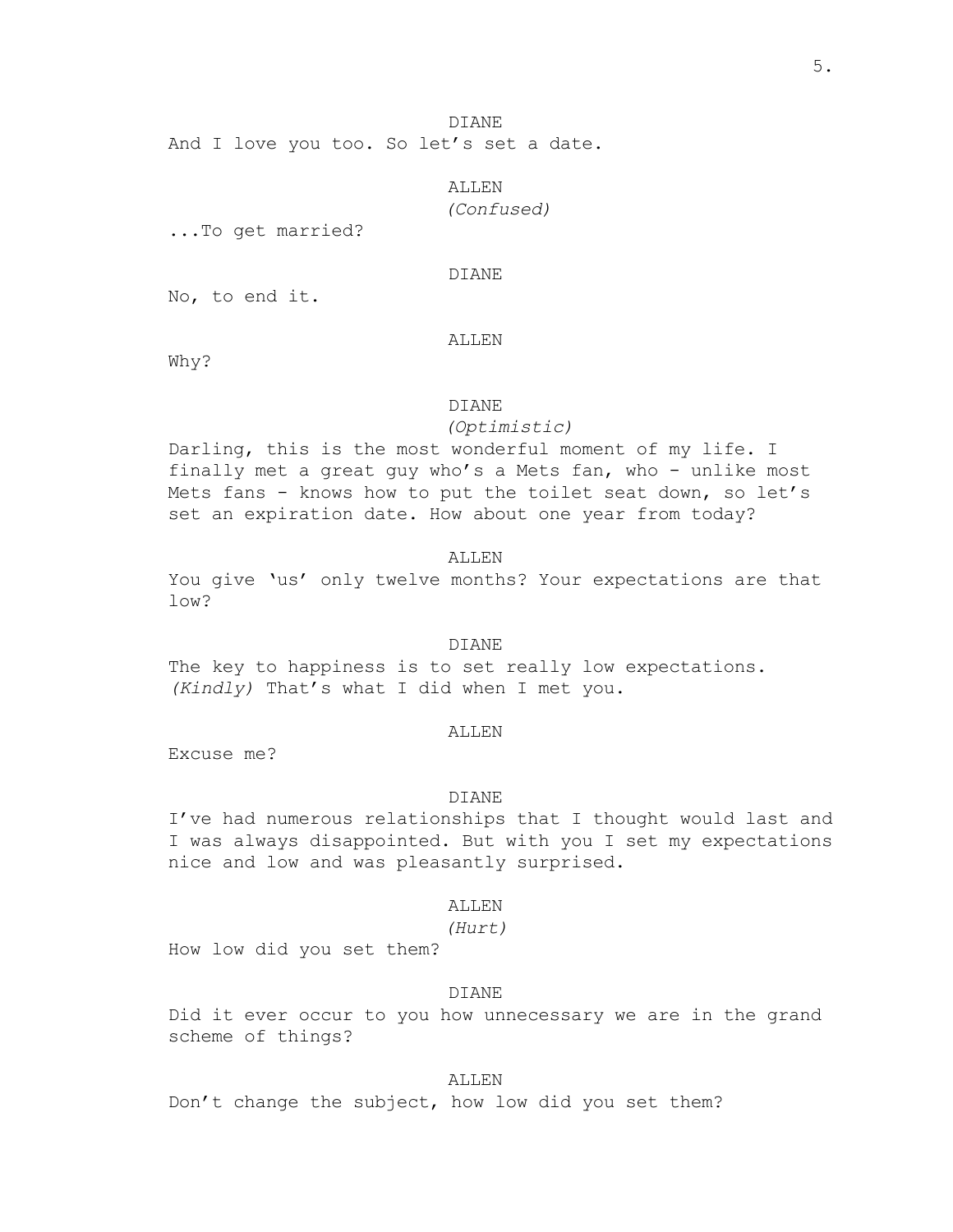We're thrown into existence without our permission. We live on an insignificant planet, full of earthquakes and viruses obviously we're unwelcome. And then we're too quickly snuffed out without knowing why we came into existence in the first place. In such a situation high expectations only lead to depression and defeatism and//

#### ALLEN

Please don't say dismemberment.

## DIANE

Allen, sweetie, don't you see, if we set an endpoint everyday'll be special, every moment magnificent, every Mets game sublime because we know it's not going to last.

# ALLEN

Diane, I want to introduce you to my mother - How do I do that? "Hi Mom, here's the woman I love, and oh, by the way, it's going to end badly."

#### DIANE

No, you say, this is the woman I love and we're not going to pretend it's going to last forever, because mom, the woman I love is terminally ill.

#### ALLEN

...What? Are you...?

DIANE

Yes.

ALLEN

Really?

#### DIANE

Yes.

# ALLEN

I mean, really?! Oh my God.

#### DIANE

Yes. In the sense that *we're all* terminally ill.

ALLEN I think I'm having chest pains.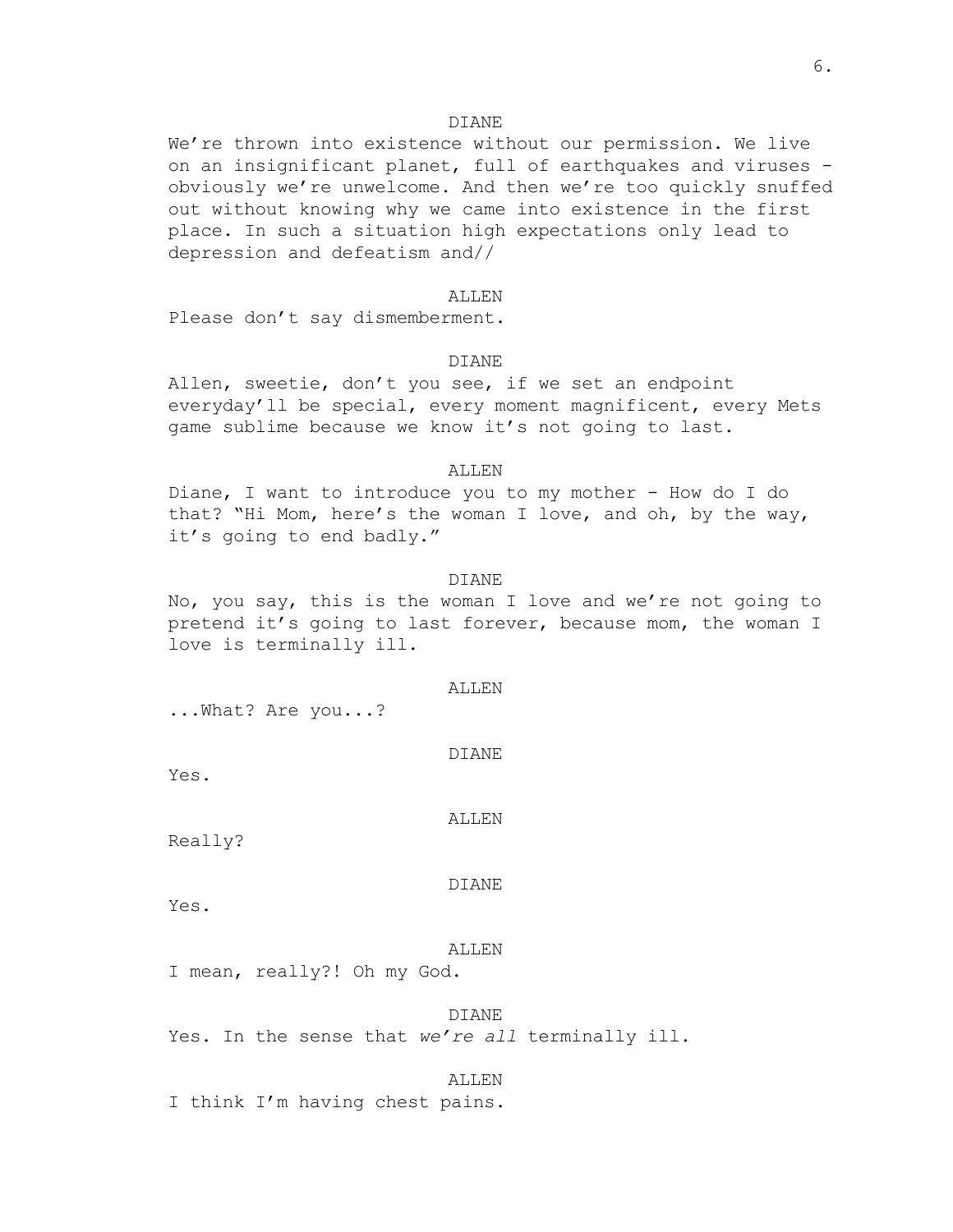Honey, look at me. Are you ready for the best year you've ever had? I mean the very very very best? That's three verys. That's a lot of verys.

#### ALLEN

But... I... need more.

# DIANE

## *(Disappointed)*

Oh, you need illusion. Okay, we'll pretend it lasts forever. We'll go to my place, skim the New York Times and mindlessly watch a movie that we'll forget two days later. *(Upbeat)*...Or we could go to my place and really read the New York Times, really enjoy a baseball movie, and make the evening a mindblowing awesome experience that'll last forever!

#### ALLEN

Forever?

DIANE Yes, forever! Or until we die and dump memory.

ALLEN

Stop! Just stop it!

I have Ebola.

ALLEN

DIANE

What??

DIANE

Yes, Ebola.

#### ALLEN

Isn't that highly contagious?

# DIANE

That's how we should live our lives! As if we have a deadly contagious disease and could drop at any moment.

# ALLEN

Oh my God.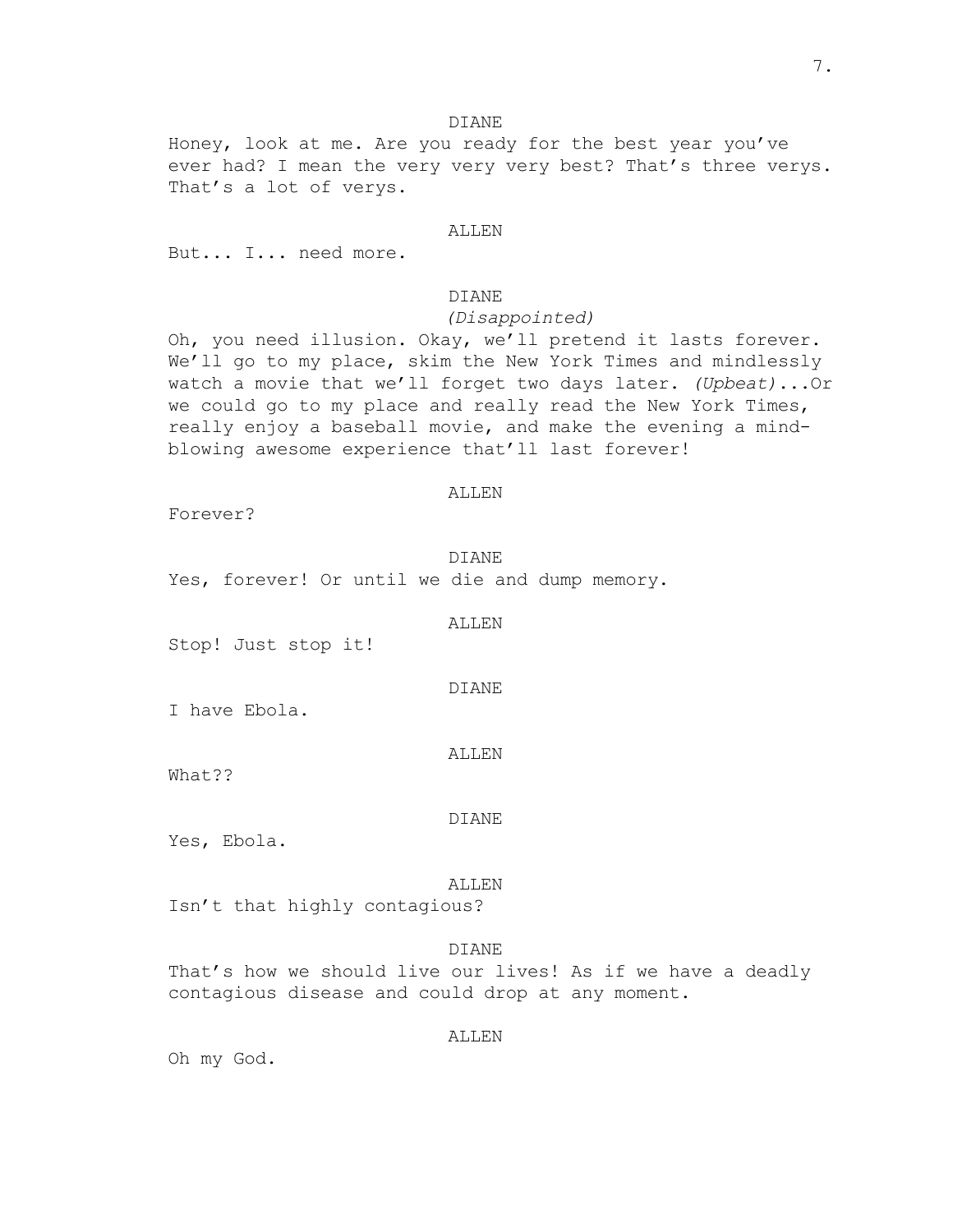Consider the lilies of the field.

# ALLEN Screw lilies! I'm not in love with a lily, I'm in love with you and I want it to last.

## DIANE

The sooner you admit you're terminal, the sooner you can enjoy 'us.' Say it, "I'm terminal." Say it.

> ALLEN *(This isn't easy)*

...I'm... I'm...

# DIANE

You can do it.

ALLEN

I'm...

DIANE

Come on.

## ALLEN

...Terminal.

## DIANE

Say it like you mean it.

## ALLEN

I'm terminal.

## DIANE

With conviction!

# ALLEN

# *(Distraught)*

I'm going to die! You're going to die!*(Pointing at air)* See that mosquito? It's going to die! *(Pointing to a flower on the table)* That flower is going to die!

# DIANE

That's a plastic flower.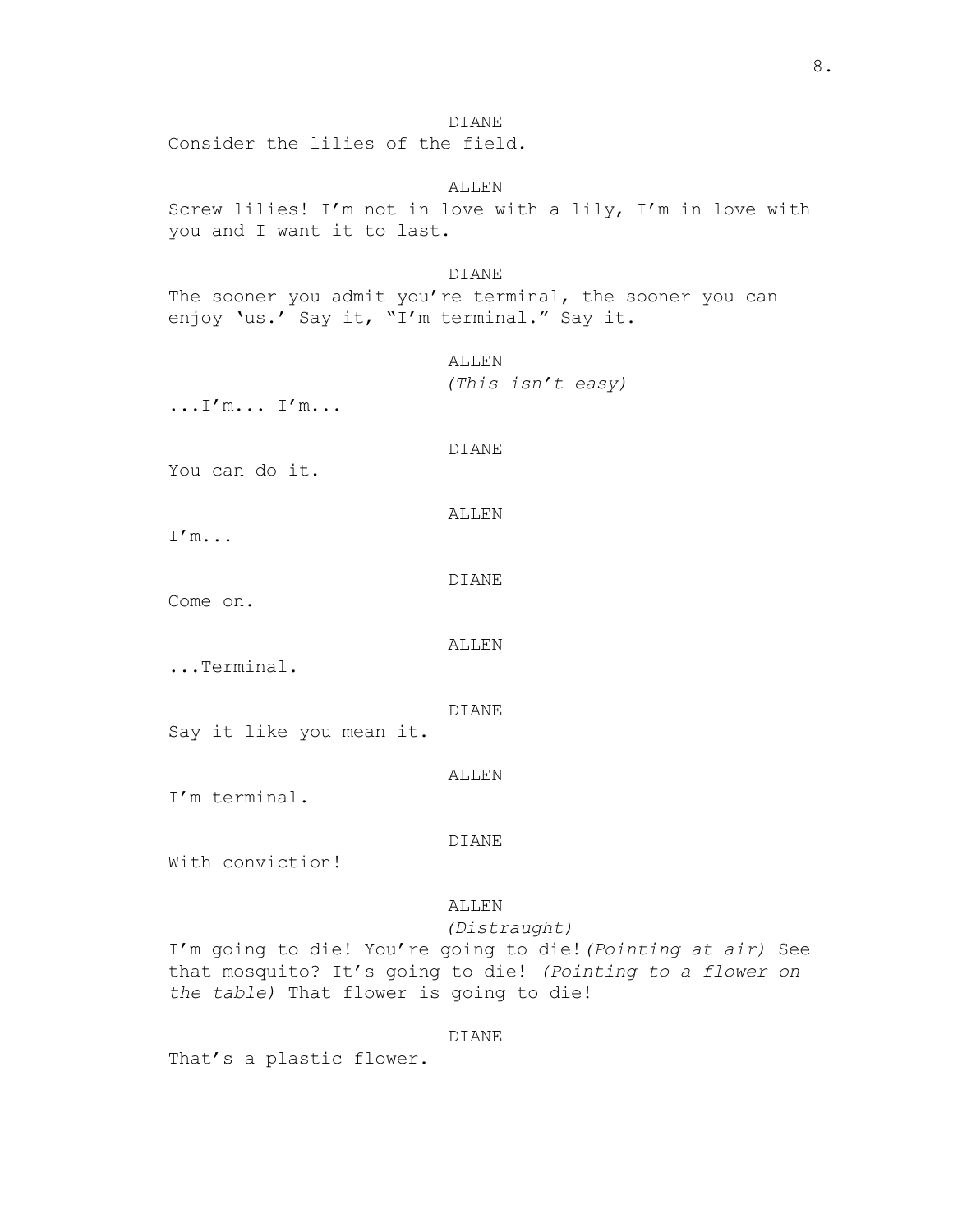ALLEN Look an ant! It's going to die!

*(He stomps on the ant.)*

ALLEN What do you know, sooner than it thought!

# DIANE

# *(Joyful)*

And someday the Sun will consume all its hydrogen fuel and expand into a red giant turning earth into a molten glob!

#### ALLEN

*(Anxiety attack)*

Oh my God, you're right it all ends in death, divorce and dismemberment.

## DIANE

Isn't life wonderful!

#### ALLEN

No!

# DIANE

Come on, let's go have a great evening before we disappear into nothingness!

*(She helps him to his feet.)*

ALLEN

*(Distraught)*

But... but...

#### DIANE

Oh, almost forgot, I gotta stop at the drug store. I have to pick up my medication.

# ALLEN

Medication?

#### DIANE

Techlaliezeen.

ALLEN What's it for? And please don't say Ebola.